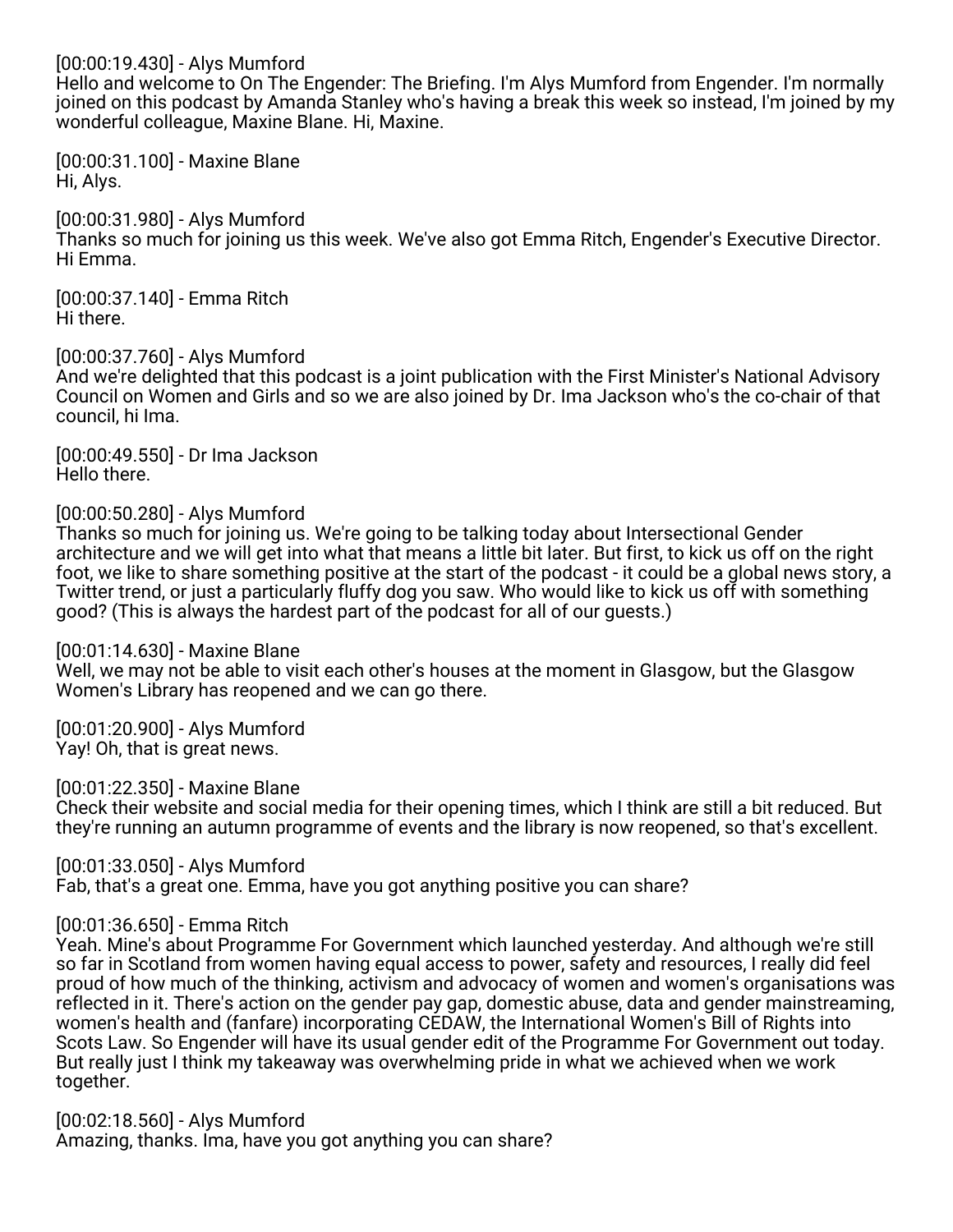# [00:02:22.730] - Dr Ima Jackson

Yeah, I mean that actually I was going to mention the Programme for Government a bit as well, partly because I had been working on ethnicity and covid and we had worked very hard to meet some of the deadlines for entry and programme for government and saw some of the recommendations had been included. So that is a really positive thing. But actually, on a slightly, completely random note, I was sitting yesterday and I was thinking about what I would say that might be, you know, I was thinking of something nice. And actually I was sitting drinking and I had a glass of Amarula, which I brought back from Morocco just before lockdown. And I'd been to young artists in Marrakesh at the African Art Fair Contemporary Art, and had quite a lot of Amarula when I was there. So sitting last night with that thinking about the African art fair and Marrakesh, and Amarula.

[00:03:19.850] - Alys Mumford Oh, that sounds glorious.

[00:03:22.790] - Dr Ima Jackson Seems a long time ago.

# [00:03:24.680] - Alys Mumford

Yeah, I'll bet. Amazing. And my positive is a bit of a promotional one, sorry, but at Engender we've been doing a series around language and feminism and the past week I've been doing quite a lot of reading submissions - from everything from the language used in board game manuals, to crafting, to emojis, looking at race, and gender, violence against women. Just a whole range of issues and interpretations of that theme. And that's been a real privilege to be able to read all these interesting women writing about interesting things. And you can obviously check out those blogs on the Engender blog. So those are some genuinely, really very good things. Sometimes it can feel a bit a bit tricky to find positives, but I feel very uplifted now. Thank you. But today we're talking all about Gender Architecture and Emma, I'm assuming we're not just talking about public toilets here. What is gender architecture?

# [00:04:16.040] - Emma Ritch

We're not, though, although having enough places to go to the loo, including baby changing and appropriate facilities for disabled people, is obviously a women's issue that we care about. So 'gender architecture' is a bit of a wonky shorthand for all of the structures a state has for advancing women's equality and rights. So it includes things like ministries for women, independent oversight bodies, commissioners and ombudspersons, statutory equality, advisory bodies like the Equality and Human Rights Commission, parliamentary committees, equality-focused government departments, processes like gender budgeting and equality and anti-discrimination law and regulation. So you can see why we needed a shorthand.

# [00:05:01.580] - Maxine Blane

Ima you're here in your role as the co-chair of the First Minister's National Advisory Council on Women and Girls. Why is gender architecture something that the council is interested in?

# [00:05:11.120] - Dr Ima Jackson

I mean, first, just to say the advisory council was formed as a catalyst for change to kind of address gender inequality through providing independent strategic advice to the First Minister of Scotland and really it's been building since 2018, 2019. 2018 was attitudes and cultural change in public life. 2019 it was public policy coherence - how is policy made, how do policies work. And then in 2020, it's really been focusing on creating a intersectional gender architecture and about the status of women, the structures and the importance of framing of intersectionality and trying to bring that in. And so, you know, the systemic approach of what the advisory council is focusing on means that gender architecture is our focus. Intersectional gender architecture is our focus, if that makes sense.

# [00:06:06.790] - Alys Mumford

Thank you so much, Ima. That's great, makes loads of sense. Can you just clarify one thing for us? The National Advisory Council on Women and Girls - in the office, I get teased quite a lot for calling it Nac-a wag-a, but is that a thing that other people call it?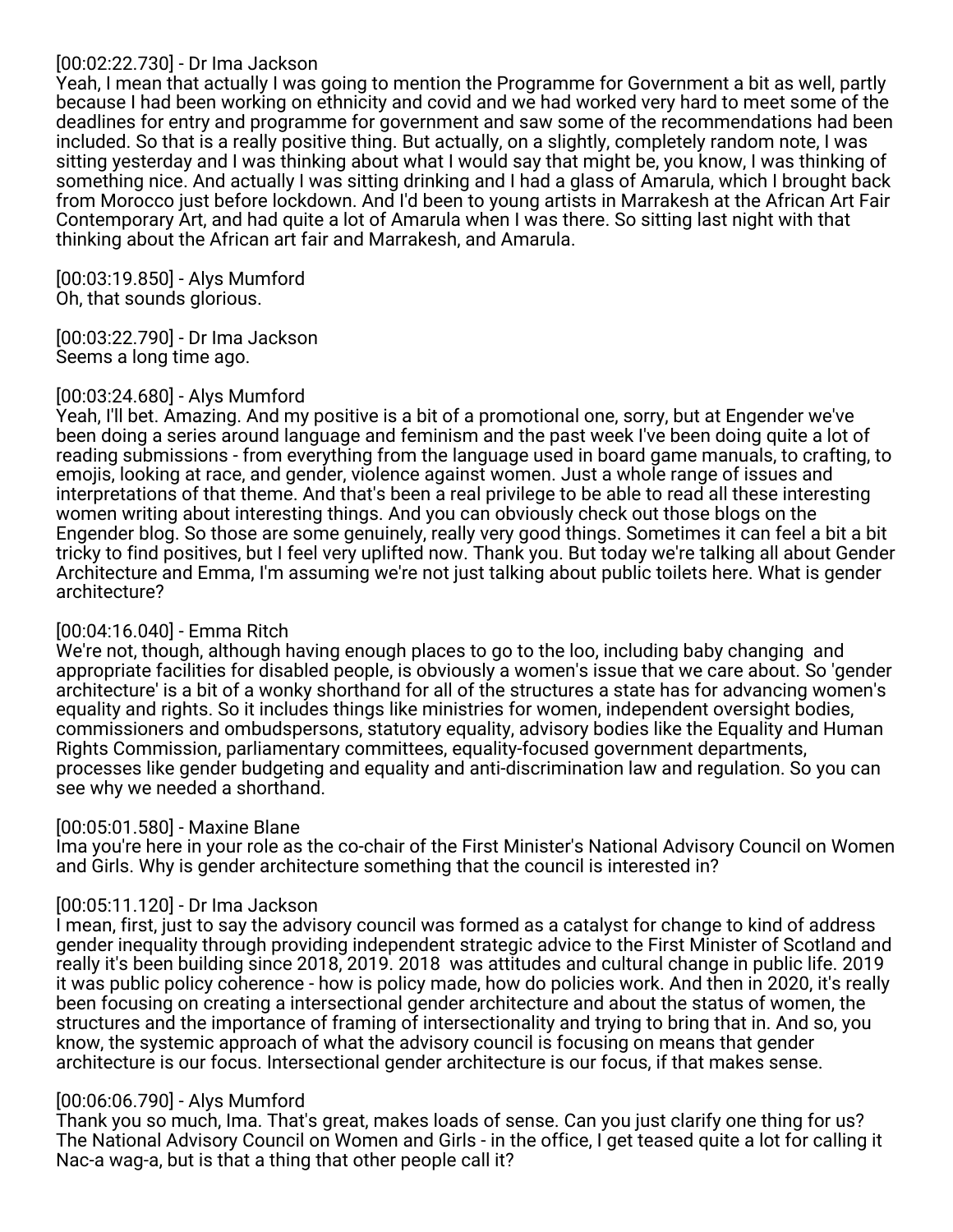[00:06:20.110] - Dr Ima Jackson Not that I've heard...

[00:06:24.880] - Alys Mumford awww ok. Carry on colleagues.

[00:06:25.700] - Emma Ritch I sometimes forget and say that in Nac-a wag-a meetings and everyone looks at me as if I'm peculiar.

# [00:06:32.830] - Alys Mumford

We need shorter names for things, we really do. So looking at the Scottish context of gender architecture, like, how are we doing? Emma you've mentioned concrete examples there and Ima you've talked that this has been a focus for the advisory council. So let's talk about some of those concrete examples. The first one you mentioned there is anti-discrimination laws and statutory requirements around equality. We have those right? That's the Public Sector Equality Duty that we talked about last time. Is that is that what we're talking about there?

# [00:07:00.870] - Emma Ritch

Yeah, that's exactly right. So we've got the Equality Act, which covers sex discrimination, including sexual harassment and equal pay, and also includes the Public Sector Equality Duty, Alys, that you mentioned, which is a proactive duty to reduce harassment on the grounds of both sex and pregnancy and maternity, and advance equality and enable good relations between different protected groups.

# [00:07:23.650] - Maxine Blane

So you also mentioned distinct ministries or ministers for women and gender. Do we have a minister for women in Scotland?

### [00:07:29.680] - Emma Ritch

Kind of. So cabinet roles and ministerial roles can change within Scottish Government. They're not fixed like they are in some states and nations. At the moment, the Cabinet Secretary for Social Security and Older People has the equalities brief, and that's Shirley-Ann Somerville. Christina McKelvie is the minister for Older People and Equalities, and she's got a particular cross-portfolio role to work with Cabinet colleagues on women's equality and rights. But you will notice that neither of those titles specifically mentions women.

# [00:08:03.370] - Alys Mumford

Is that a common thing Emma, or perhaps Ima, do other countries have ministers for women? Is that a standard thing?

[00:08:09.400] - Dr Ima Jackson

I think Emma you'd have to. I mean, I think it is, but Emma I think you're so knowledgeable in this area.

# [00:08:17.170] - Emma Ritch

I mean some, some countries do have ministers for women, so it is something you can choose to do. In Westminster, we've seen ministers for women and ministers for equalities, although those roles are currently combined at the moment in the person of Liz Truss. And there has been occasional, I'd say, missteps by UK Government in having ministers for women that didn't draw down a ministerial salary. And so I think sometimes can be seen as quite marginal to proceedings.

# [00:08:46.750] - Alys Mumford

You mentioned there ombudspeople, one of the greatest words in the English language. Can you talk a little bit more about what that might be? So these independent oversight mechanisms?

# [00:08:54.940] - Emma Ritch

Sure. So we have the Equality and Human Rights Commission and Scottish Human Rights Commission in Scotland, and the EHRC has a mandate to do some compliance activity. And so they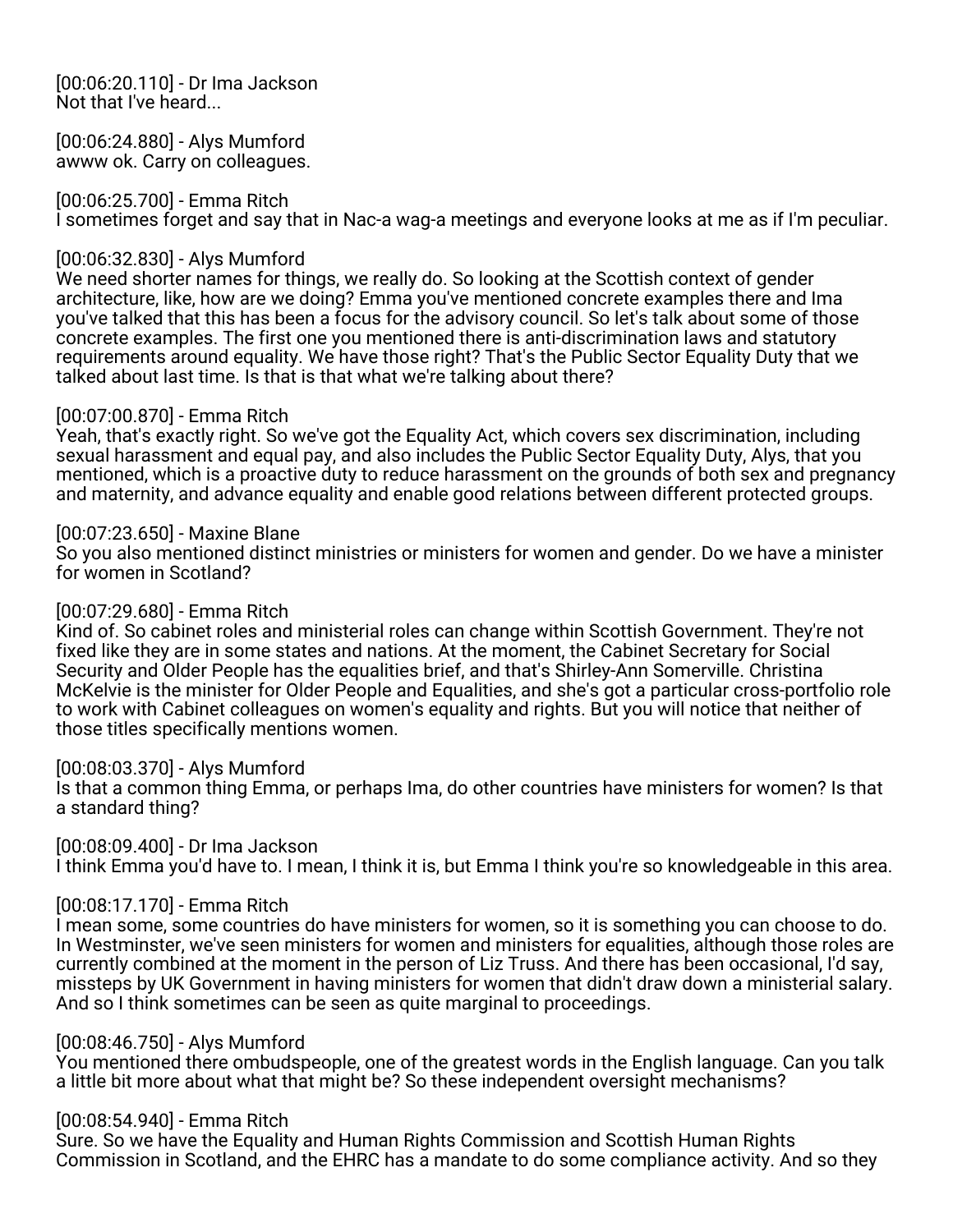can do inquiries and they can compel witnesses to come to those and they can also investigate individual public bodies. And the SHRC can also carry out inquiries on women's rights. Other regulators, like Audit Scotland, are covered by the Public Sector Equality Duty, so arguably they should be doing some work to ensure that the bodies they regulate are thinking about equality and potentially so should some ombudspersons. But there isn't a designated equalities ombudsperson and there is a question mark about how well, and sometimes even if, those bodies, those oversight bodies, are thinking about women and thinking about gender

### [00:09:47.290] - Maxine Blane

I guess that sort of covers the next thing I was going to ask about, which was advisory and nondepartmental public bodies. Would that be things like the EHRC in Scotland?

### [00:09:55.240] - Emma Ritch

Yes, absolutely, Maxine. So both the EHRC and the SHRC also have advisory roles. So they advise the parliament, they advise the government and also public bodies about equality and women's rights. I think there are question marks about how adequately those bodies are funded - certainly the EHRC's funding has been drastically cut since it first came into being in the late 2000s - and whether or not they have all the resources to do the work that they need to do. I think there are also question marks among women's organisations about the extent to which they focus on key issues around women's equality and rights amid all of the other work that they do.

# [00:10:36.090] - Alys Mumford

So looking at, yeah, I guess that that idea of 'is it looking specifically at women, are you trying to look at everything?' that some of the themes you talked about last time when we talk about PSED. So one thing that gender architecture can include is things like dedicate parliamentary committees, embedded 'gender focal point networks', a very sexy phrase there, across government departments and public bodies. Is that, is that Nac-a wag-a? Is that what that is?

### [00:11:00.180] - Emma Ritch

No, not quite. So on the committee front, the Scottish Parliament has a committee focusing on equality and human rights. They carry out inquiries and they're often the main committee scrutinising a bill. They have a very broad mandate, though. So all equalities, all human rights. And I think we've seen over time a bit of a decrease in their focus on women's equality and rights. And just as a matter of, kind of, time, they cannot scrutinise all bills because of the capacity. There's so many bills, they're only one committee and I think there is another question mark over whether the parliament, therefore, is adequately thinking about women and gender when it does its work. There aren't things like rapporteurs looking at women and gender attached to each committee that we might see in other parliaments, for example. On gender focal point networks, those tend to be things like - the Scottish Government has an equality and mainstreaming unit and that is, following a National Advisory Council recommendation, being expanded into a directorate. So that is a solid focal point within government for equality and for thinking about women and gender. That is quite rare in other public bodies, and we often see just one or two staff responsible for, quote unquote, doing equality with quite limited institutional support. There are also some other mechanisms - councils used to have women's committees, race committees that brought in officials, potentially elected members, outside experts. And we've seen a huge decrease in those type of structures in the last couple of decades. So those more unofficial focal points -non-statutory, non regulatory focal points have become, I think, a bit eroded.

# [00:12:39.730] - Maxine Blane

One of the other things that you mentioned, sort of more of a process, is gender budgeting, which is a thing that we talk about a lot at Engender. And so what Scotland doing on that?

# [00:12:48.120] - Emma Ritch

Well, the Scottish budget process includes the publication of an Equality Budget and Fairer Scotland statement, which was unique in the UK when it was introduced and very groundbreaking when it came into being in 2009. But I think we would now see Scotland as falling behind international comparators a bit. And I think one of the big critiques of the Equality Budget and Fairer Scotland statement is that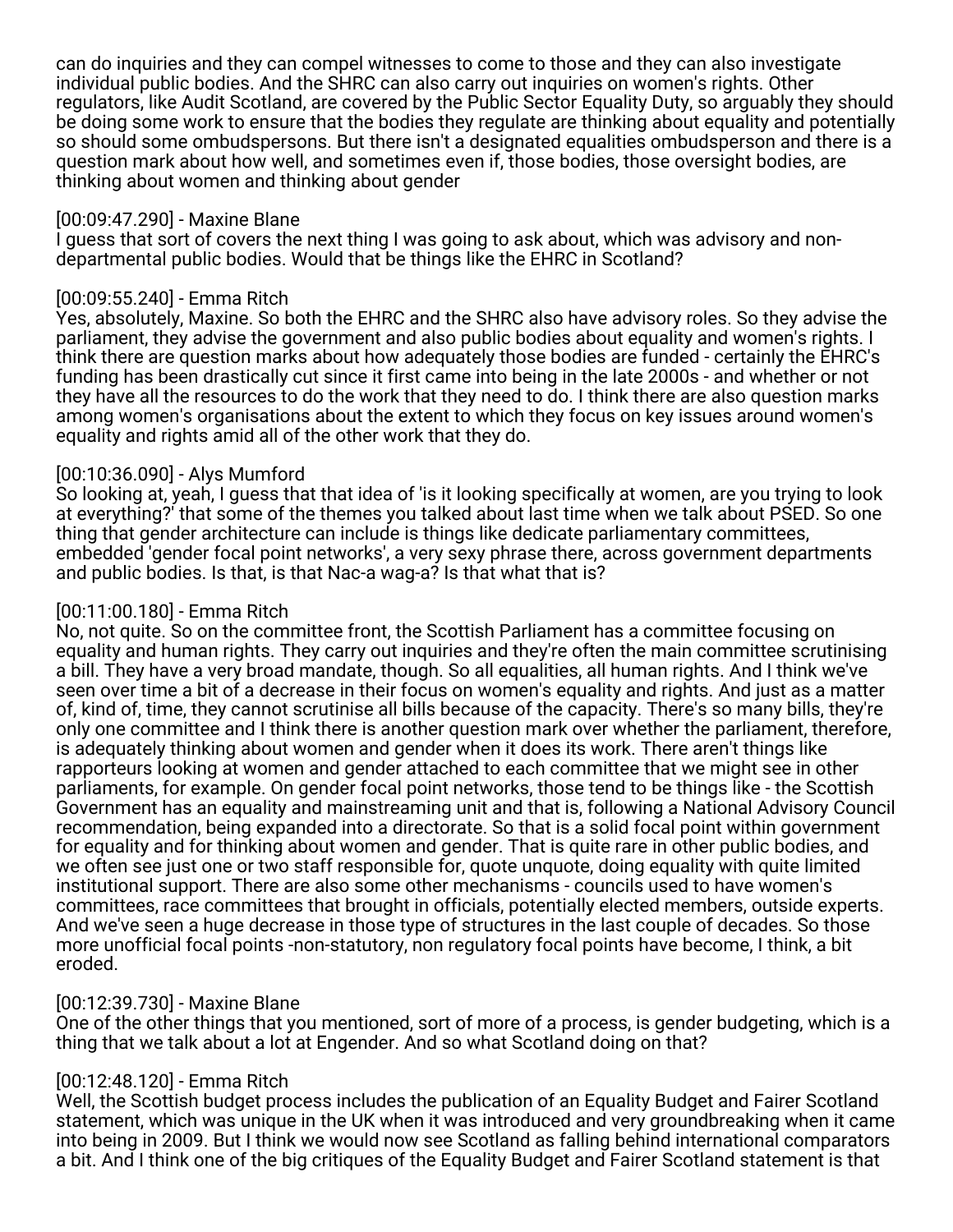it's not really driving spending decisions and driving departmental scrutiny of the extent to which spending decisions differ in their impact on women and men. It's kind of after-the-fact describing and listing the spending programs that affect women and men, which is a significant difference for us.

[00:13:34.510] - Dr Ima Jackson Why did that happen like that, Emma?

[00:13:36.330] - Emma Ritch Political choices, I guess? Yeah, it was kind of attached to the budget in 2009 off the back of SWBG advocacy.

[00:13:46.280] - Amanda Stanley (That's the Scottish women's budget group.)

### [00:13:48.130] - Emma Ritch

And that was great. I mean, it seemed like a real huge step forward at the time. And I think over time we'd hoped it would be integrated into the actual budget process a bit better. But it's still a little bit post-hoc justification compared to actually driving decision making.

### [00:14:03.000] - Dr Ima Jackson

It's just interesting that just from a whole sort of systems approach that that all the effort and all that thinking and ambition and then gets whipped around to kind of being not the driver, but the indicator of what has just happened.

# [00:14:18.390] - Emma Ritch

Yeah, I think that's exactly right. And I think that's why some of this stuff is so, like, it really needs a lot of focus, attention and scrutiny over time from advocates. And that's one of the things Engender does. But it's, you're wading knee deep in technical detail, and so it's, like, it's quite hard to communicate, I think, to women who just want good spending decisions to be made or just want a service when they go and need a service to explain that "Oh, paragraph three of this practice note is somehow really important that it says women and not gender" or "women and not sex" or whatever is supposed to say, "not human rights, but women" or something. And it can often seem like very small distinctions. But yeah, I guess that's one of the things we do is get into that detail.

#### [00:15:03.350] - Alys Mumford

Yeah, that's really useful and I think one of the things I'm particularly keen to talk about in this podcast is the idea of intersectional gender architecture. So we know that Scotland doesn't even have a lot of the, the stuff that we might want to see in terms of gender architecture. And we we've talked just now and in previous episodes about how often systems that have been designed to increase equality can actually work against an intersection approach sometimes. So how can gender architecture be designed with intersectionality in mind?

#### [00:15:28.470] - Dr Ima Jackson

Well, I think I'm going to talk just a little bit about that and also just a little bit about my route towards the advisory council itself. And so very much, I work with Black women, women of colour, people who have migrated to Scotland and have really brought a sort of participatory approach to engaging with their experiences towards policy and decision makers that that happens around them. And I think that the issue of intersectionality in a way, I mean that's kind of the way that I work, from the sort of social justice embedded with communities, embedded with people, even those in academic and sort of bringing that towards policy and that kind of understanding of how the decision making processes don't have generally have an intersectional perspective, and so I think the council was perhaps interested in that work and to to bring in that sort of thinking because they were looking at intersectional gender architecture. And so I was kind of invited to participate in the advisory council itself. And so, I mean, from my perspective, it's just fundamental - intersectionality - in the way that I work, which is based within the sort of framing of intersectionality. And it always kind of has been because of who I work with and for. But seeing how it functions as a potential framing and understanding and what it can bring to a much wider use within society, really. Yes, we're talking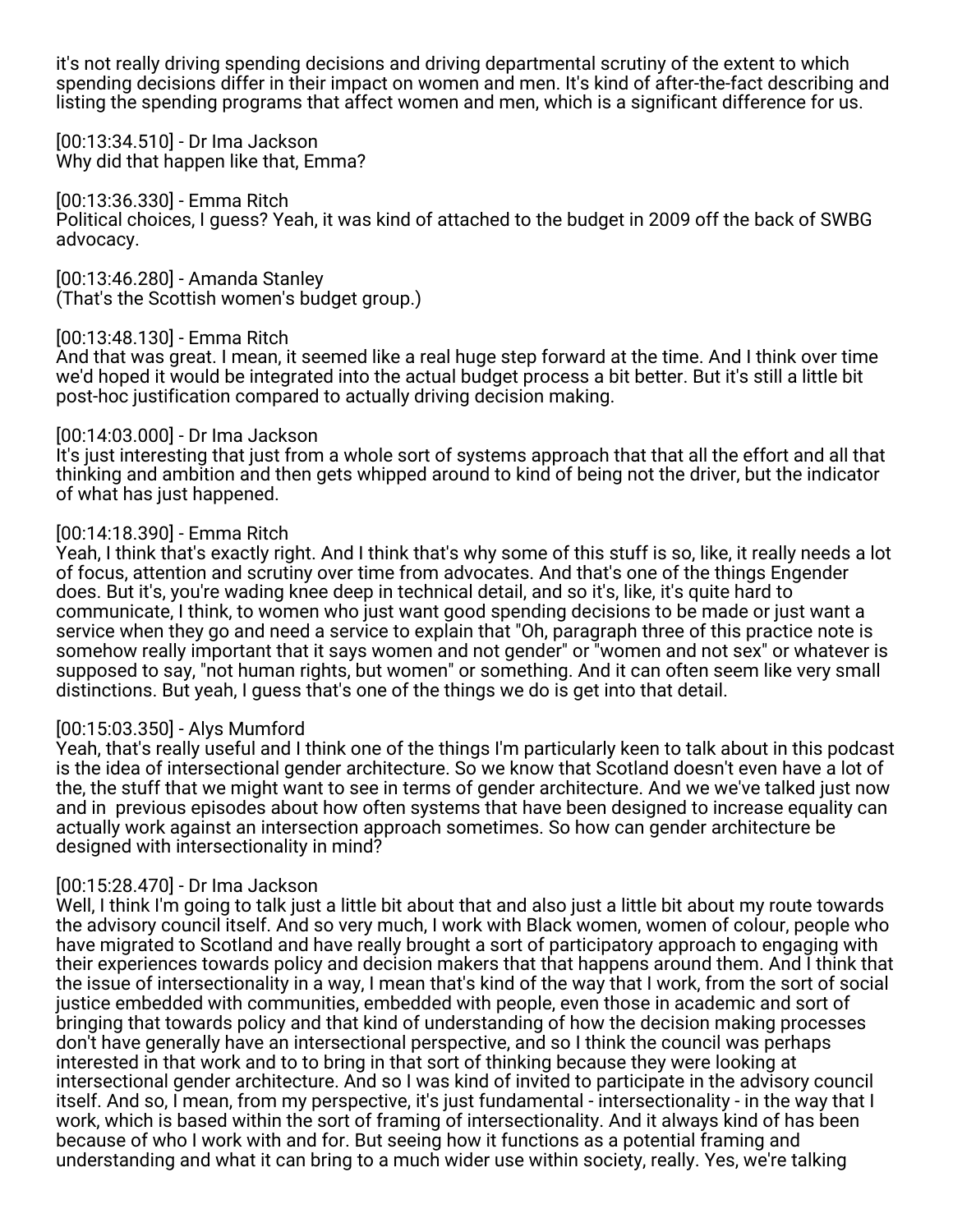about it within our sort of systems of decision making. But it's really important and I think the importance of it comes not just because the way that the system creates the inequality that we're all working with and within and and against is that intersectionality in way supports us to demonstrate to the system itself what it does. And I think intersectionality sort of offers such an important understanding of how the different ways the system discriminates against you. And for, kind of, in the first time, it's all been framed around this world yes, intersectionality, but it gives a power to it, a force to it that I think generally the system had managed to disparate in that people with disability were over there, people with gender issues here, people with sexuality issues were there, people experiencing racism over there and in the system kind of creates a whole mechanism that people, in fact, often were - and I think this comes up a lot -were in a way competing against each other and the way the system discriminated against them. So to me, bringing in sort of intersectional thinking is an activist response to the system's own way of working itself around so-called equality or inequalities is what it should always be.

# [00:18:40.500] - Alys Mumford

Absolutely. And I mean, I suppose we would, yeah, you would hope and think that gender architecture wouldn't work if it wasn't intersectional, because it wouldn't be it wouldn't be recognising all the different oppressions that women face. Emma, is there anyone, is this a new idea, this idea of intersectional gender architecture, are other people already doing this?

#### [00:19:00.150] - Emma Ritch

So that's a really interesting question, Alys. And I think that I think it's maybe too implicit in the conversation that we have about architecture. And I would also perhaps point out the fact that the reason the terminology around gender architecture is probably less familiar to some of those who regularly listen to this podcast is because actually we often don't talk about the whole system of gender architecture all at the same time. So we often have kind of a conversation about the Public Sector Equality Duty, or a conversation about some other element of it. I think Ima makes excellent points about the rationale for engaging in this work and certainly one of the really critical examples that is often raised, looking at the question of how the gender architecture should be, is around sexual harassment. So in both the United States and in Great Britain, the law just really doesn't respond to the fact that sexual harassment often contains racist harassment also - you kind of have to pick a ground that your complaint is being made on. Either it's a sex discrimination case or a race discrimination case. And there was a provision for multiple discrimination in the 2010 Equality Act, but that has never been commenced. And one of the justifications for that is cost - that there'd be too many cases coming forward.

[00:20:18.750] - Alys Mumford Wow

# [00:20:18.810] - Emma Ritch

So we see a deliberate spending-based, risk-based decision to limit access to justice for Black and minoritised women and for any any group that has a kind of intersecting cause of complaint. I think I see one of the huge challenges of, around the gender architecture functioning at all, one of the things we talk about all the time in terms of implementation and its failures, is the lack of gender competence, which is the knowledge and skills around how gender functions as a hierarchy, how that affects women's lives, and so what policy and practice responses you need. And I think if if the organisations within the gender architecture - if the institutions, if the ministries, the regulators, the ombudspeople - if they lack knowledge and skills on disability, on race, on sexual orientation, on age, on gender reassignment, then they're very likely to shape those institutions in a way that doesn't provide justice, equality and rights to all women. And that has to be intolerable to us. But also, I think is a real challenge in terms of how we then shape these institutions to have that knowledge.

#### [00:21:25.600] - Alys Mumford

In terms of what the National Advisory Council is doing to to try and increase the competencies to try and talk about these issues, what's, Ima can you just talk us through what the, sort of, shape of the year is or what your plans are around this idea of gender architecture?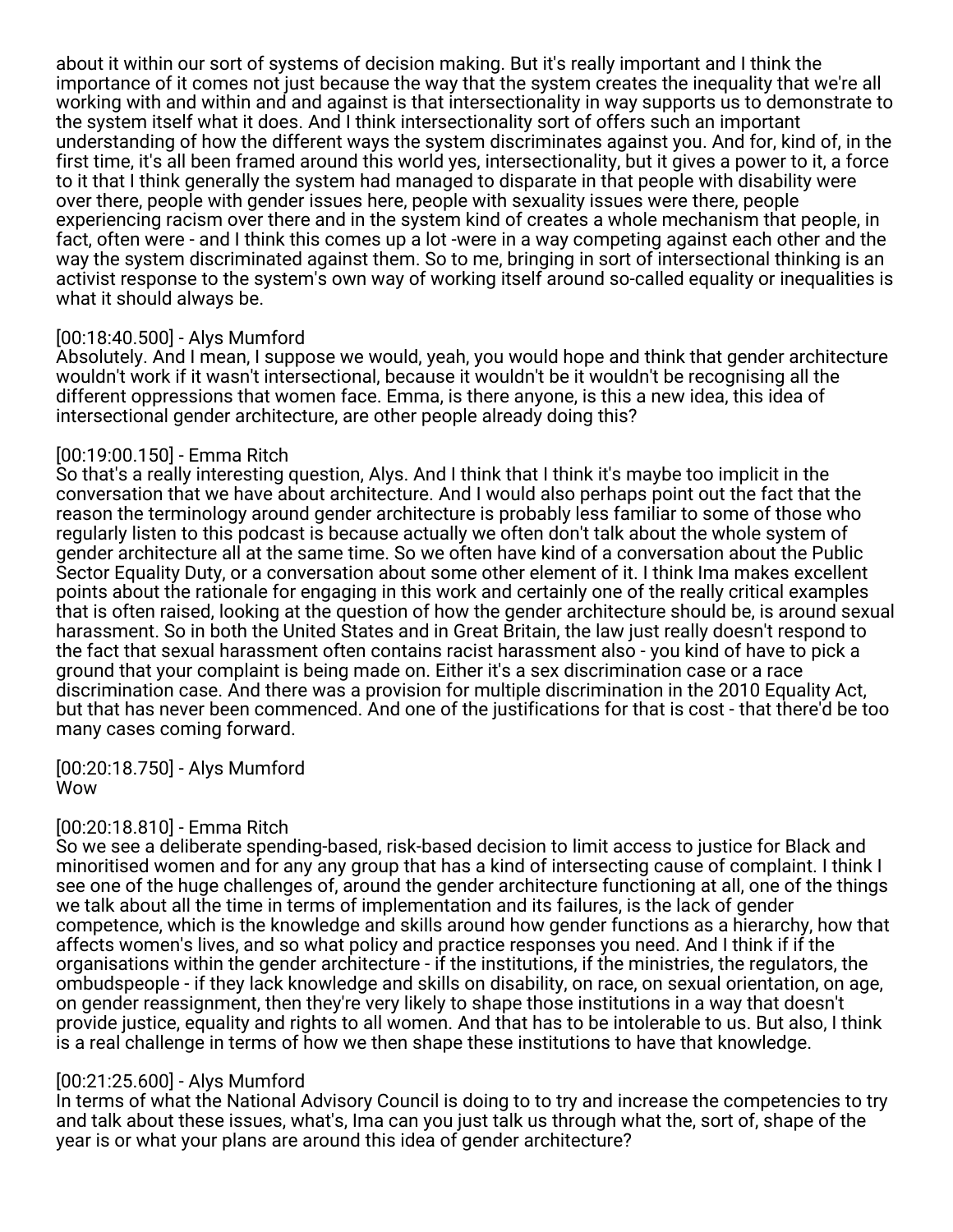### [00:21:40.120] - Dr Ima Jackson

Well, I mean, I think there's a couple of sort of specific pieces of focus that we are doing on this work. The first is that we are looking nationally, internationally for the evidence base around, sort of, looking at gender architecture, what's been functioning in other jurisdictions throughout the world, but also, and what was seen as a supportive, what seems to be functioning well. So that's a piece of work that's going on, which will help us build our, the evidence base or the knowledge base for our own recommendations from the council to the First Minister. So that's one piece that's going on. But also the second piece of work is which I'm actually quite heavily involved in taking forward with the council is is a sort of piece to engage a specific area within the gender architecture to look at how accountability functions within that area or how the system itself functions around gender inequality. And so we're building a piece with a specific focus of within the decision making processes, which will be participatory, will involve people who are made, the decisions are made about, but they're very rarely involved in the decision making. It will also involve the organizations who do engage both activist organisations or women's organisations who are already in the landscape. And it will be bringing policymakers, decision makers and those responsible for those decisions together to focus on how the actual architecture or the actual structures that we make these decisions function and don't function, and to have a kind of careful conversation and in a way that we don't often get to have, often the people who are, decisions are made about, and the people who are making decisions don't actually ever engage together. And this is an attempt, it's called, we're using the 'long table', which is recognised, it's from the creative sector, and it's a way of facilitating this kind of engagement for careful conversations when the issues are often so complex and often so long-standing and have complex history in order to have a public conversation about them.

# [00:24:18.310] - Alys Mumford

That sounds incredible. We'll be looking forward to hearing more about that as it as it goes forward. Thank you, Ima.

[00:24:24.850] - Maxine Blane So I suppose finally, just to look at where we are today, how does all of this tie in with Scotland's ongoing response to Covid-19?

# [00:24:33.930] - Dr Ima Jackson

Well, I think I can probably just say that first, that the advisory council, that although we're supporting the work going ongoing within Covid, the actual structure of how the council was going to take forward work for this year has not necessarily been altered by engaging directly with Covid. And I think it's an important position that we had to take. Emma, I don't know if you want to explain that bit better.

# [00:25:04.040] - Emma Ritch

I think that one of the points Engender has been making throughout the Covid lockdown is that we need to keep moving forward with work on women's equality and rights that was begun before. And I think that because the National Advisory Council is so focused on system change, the systems haven't changed - I think some of the the weaknesses and challenges within them have been exposed by Covid. So I think it's right that the council continues to look at that work and look at how those bodies, which should provide remedy leadership, authoritative information, have not done so during Covid.

# [00:25:40.370] - Alys Mumford

Do you know I'm actually really pleased to hear that. I think that we have seen a lot of things that have been understandably put on hold or refocused in this crisis. But actually the the work doesn't get any less important, it gets more important.

# [00:25:54.260] - Dr Ima Jackson

And I think I think that from a systems approach, I mean, I think that it's been a really important stance to take, because in a way, that's part of the, yes, it's Covid but to take an overview of it and that the system itself has created the reality, certainly within those that I work with, with a racialised and marginalised, that the reality of the actual system is on display through Covid. And so then to the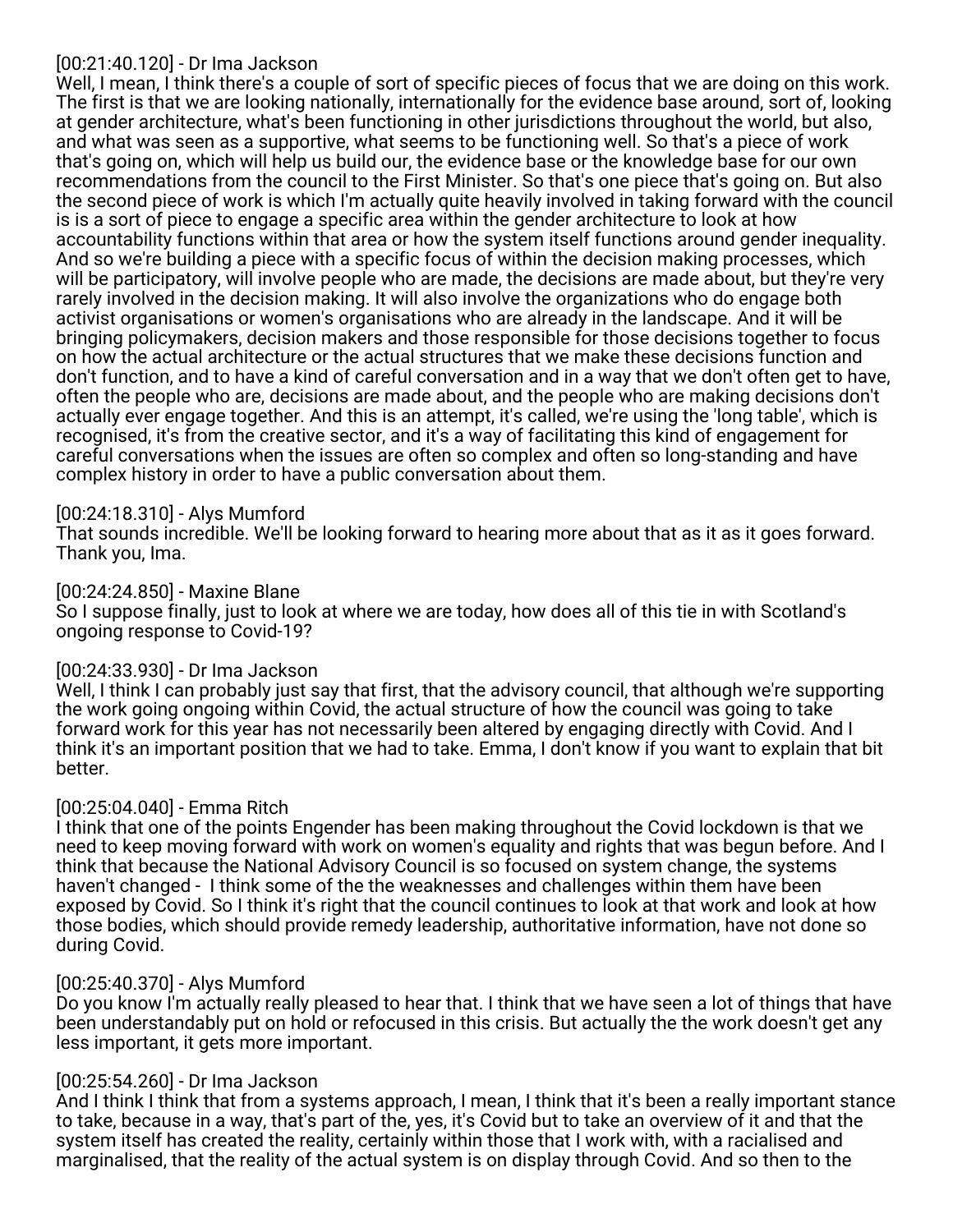bodies and the organisations that the focus is looking at, the system would just focus on the Covid itself is in itself problematic and how the system in a way would want you to function and so or is designed to help to make you function so I think staying out of it, looking at it and seeing how the system is functioning within that and what is evidencing of itself is a really important stance to take.

### [00:26:54.440] - Alys Mumford

Amazing. Thank you. Before I close this up, is there anything anyone wants to say that they felt they haven't been able to cover about intersectional gender architecture any closing thoughts or important points to make?

### [00:27:06.680] - Emma Ritch

I suppose just that we don't yet know what intersectional architecture is going to look like, but I think we can can anticipate what some of its features are going to be. And I think it's going to need to pay much better attention to the specific experiences of different groups of women while avoiding the trap of what we often see in equality work, which is a kind of highly generic equality mush, where the distinctive experiences and impressions and difficulties and inequalities and -isms are just manifesting differently for different groups of women. So we want to be paying more attention to these differences, not less attention to those differences.

### [00:27:51.330] - Alys Mumford

Fantastic. So now that you all know everything you could possibly want to know about intersectional gender architecture, we're going to close up, as always, with a final recommendation from everyone, some further reading, upcoming event - probably online - or a thought for the day, Maxine, you kick us off.

### [00:28:08.750] - Maxine Blane

Sure, so I guess this is more of a general reading for fun rather than further reading on intersectional gender architecture, but the second issue of Extra Teeth just came through the post at the weekend, which is a Scottish literary magazine with some, its got really some really excellent writing in it. So I would recommend grabbing a copy of that if you're not already subscribeded. Subscribeded? Subscribed.

# [00:28:28.730] - Alys Mumford

Amazing. I subscribe to a couple of things at the start of lockdown. I subscribed to The Big Issue because I couldn't get it on the streets anymore, and The Nib, and it is really lovely having like a magazine come through your letterbox. I, I really enjoy that sort of 'thud' on the mat. So a great recommendation there, Max, thank you. Emma, have you got anything to recommend for us?

#### [00:28:49.660] - Emma Ritch

Yes, mine's a little bit about intersectionality and architecture, and I think we're all pretty clear on the fact that if the law doesn't work for all women, it isn't justice. So this episode I'm recommending a letter which was written by the Yale Collective on Women of Colour and the Law in 1991, following a speech made by Catharine MacKinnon. The letter offers some sisterly challenge on intersectionality, but also some deep insights into how structures can work for some women and not for other women.

#### [00:29:21.560] - Alys Mumford

Great and we will link to that letter in the show notes of course. Ima can you give us something to close up with?

#### [00:29:28.340] - Dr Ima Jackson

Yeah I guess following on from Emma's, my I guess the book to, a book that I would recommend is 'Intersectionality' by Patricia Hill Collins and Sirma Bilge which has been out for a few years, but I think it's a really helpful read, not a difficult read, but a helpful read. And I think maybe just on on a lighter note, I don't know if people are aware of this, there's a new mural trail about. A powerful, sort of, artworks, including paintings, videos, photographs, digital, Scottish, Black and Asian artists in solidarity with Black Lives Matter. And they're in towns and cities on arts institutions and billboards across Scotland. From, it started in June 2020 and just for people to keep an eye out for them and